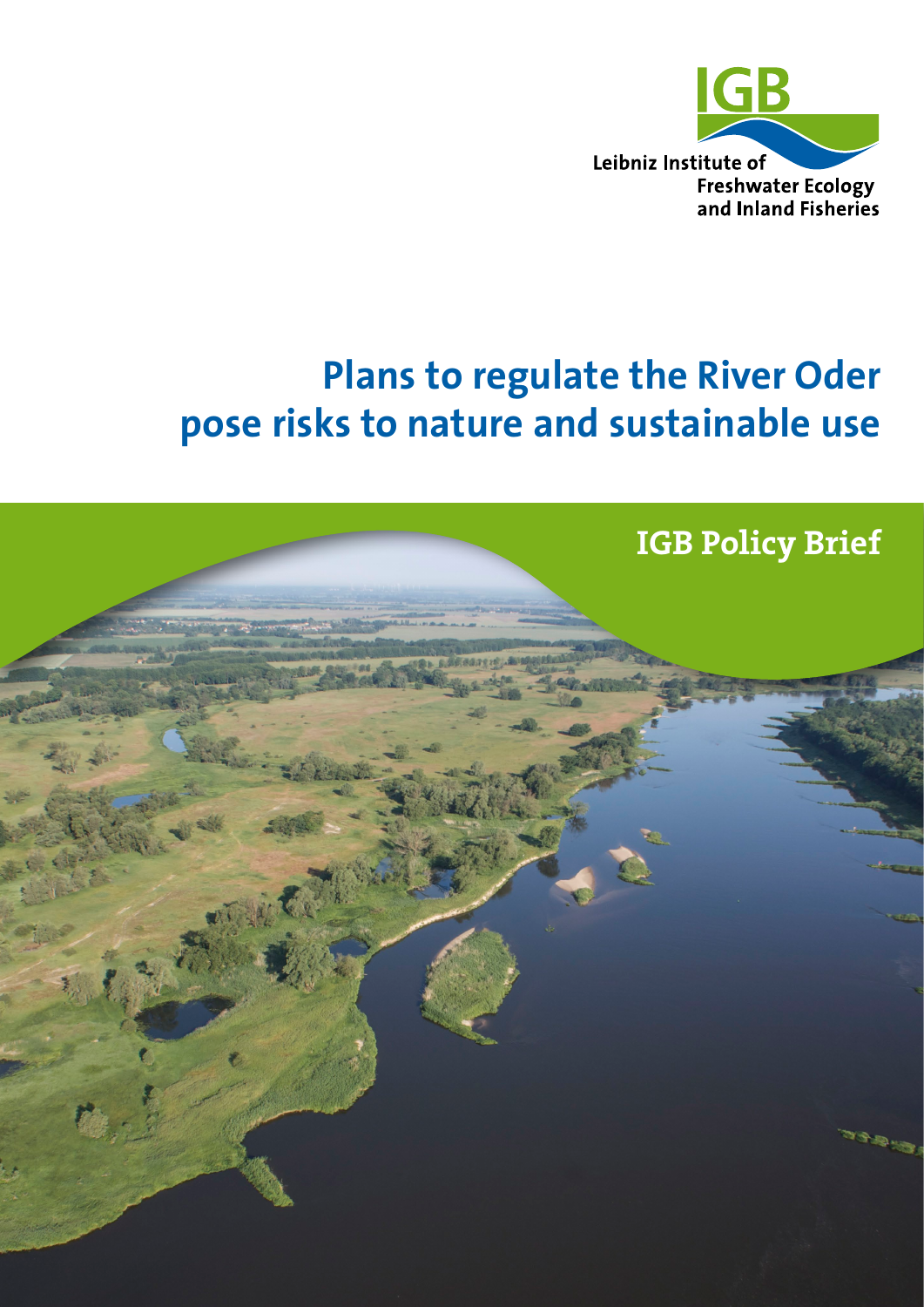### **Summary**

The River Oder is one of the last relatively near-natural large rivers in Europe. Yet the government of the Republic of Poland is planning to develop the River Oder with funding by the World Bank, the EU, and the Council of Europe Development Bank. While Germany has also actually committed to the development in a bilateral agreement, the specific German implementation plans and timelines have not been made public yet. Already now, one thing is for sure: the measures will irreversibly destroy valuable habitats of many rare and endangered animal and plant species on both the Polish and the German side of the river. The plans violate EU law in several respects and endanger not only the environment, but also agriculture on both sides of the River Oder.

This conclusion is reached by researchers from the Leibniz Institute of Freshwater Ecology and Inland Fisheries (IGB), Germany's largest freshwater research centre. The researchers have contributed to the previous planning process by conducting scientific studies, preparing expert opinions and providing specialist advice. In this *IGB Policy Brief,* the authors now urgently recommend that the European Commission, the Federal Government and the Brandenburg State Government take further diplomatic and legal action against the Polish development project and also stop the development plans in Germany. Instead, all levels of government are urged to support the protection of the River Oder as an ecological focus area.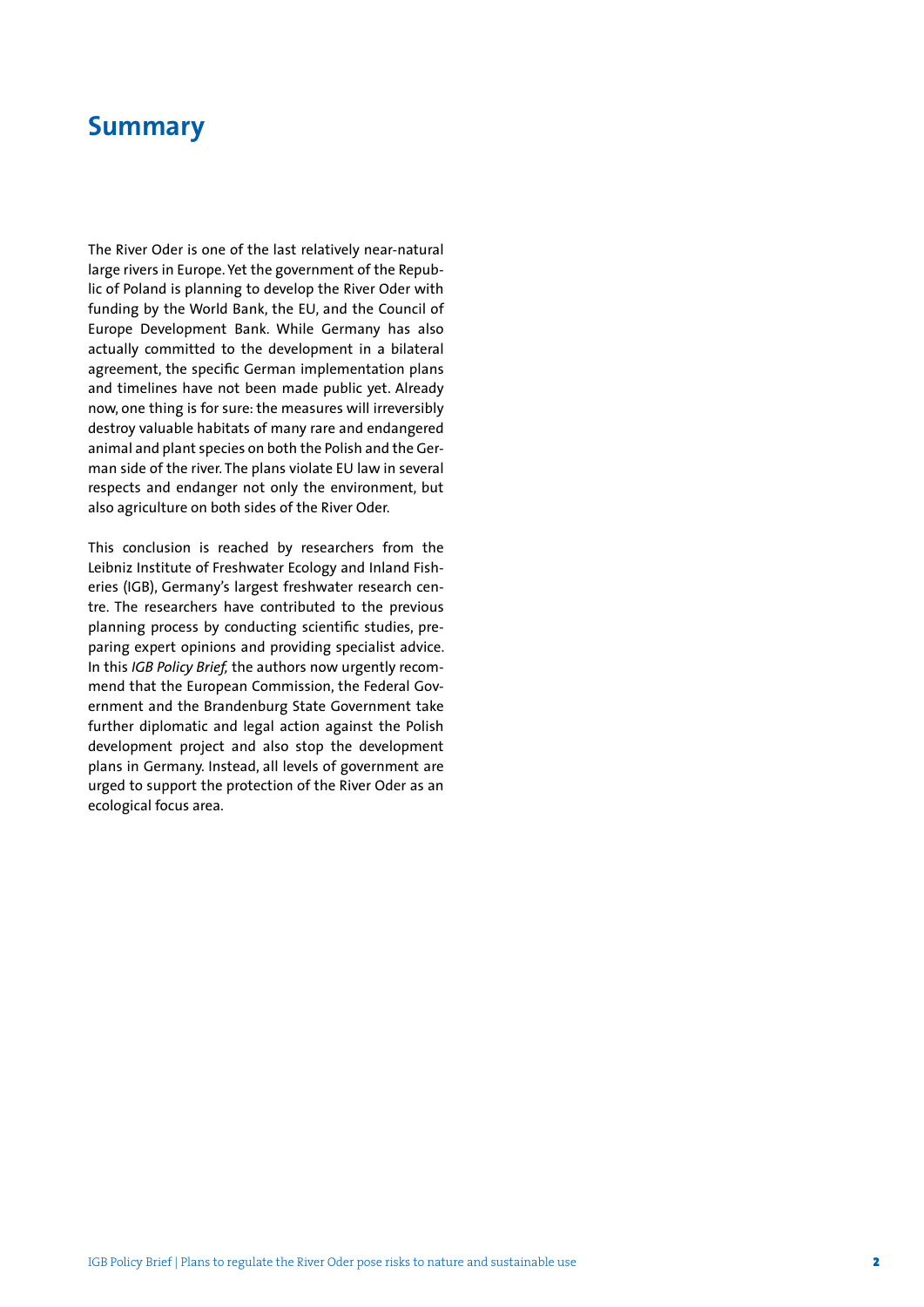## Plans to regulate the River Oder pose risks to nature and sustainable use

*The River Oder is one of the last large relatively near-natural rivers in Europe. Over a stretch of around 500 kilometres (from near Wrocäaw to Swinoujscie), the river flows freely, flanked by species-rich alluvial floodplains that are still intact in many places, until it reaches the sea. From the mouth of the River Neisse near Ratzdorf to the branch of the West Oder north of Schwedt, the national border lies in the middle of the river. As such, the River Oder is the last major river in Germany where fish and other animals can still migrate freely. These near-natural conditions exist because the River Oder has been of little importance for shipping for more than 100 years, implying that comparatively little investment has been made in the river's development and maintenance. To this day, the river and its adjacent floodplains provide important habitat and refuge for many rare and endangered animal and plant species. Numerous designated protected areas (e.g. Natura 2000, national park, regional protected areas) and the occurrence of strictly protected species demonstrate the immense value of this river landscape. And yet the government of the Republic of Poland is now planning to develop the River Oder, funded primarily by the World Bank, the EU, and the Council of Europe Development Bank. Germany has also actually committed to the development in a bilateral agreement. While details of the Polish plans are already available, Germany's specific implementation plans and timelines have not yet been made public. However, it is already clear that the anticipated objectives cannot be achieved, and that the measures will irreversibly destroy valuable habitats on both sides of the river.*

Poland's plans ignore the aquatic ecological and hydrological knowledge on the Oder River basin, acquired over decades, and are far from complying with the basic principles of good hydraulic engineering practice. Moreover, according to the IGB experts, the plans violate European environmental law in several respects, in particular the EC Water Framework Directive (WFD, 2000/60/EC), the Habitats Directive (HD, 92/43/EEC) and the EC Birds Directive (2009/147/EC).<sup>1</sup> These violations will also occur through measures on the German side. At the same time, the future of agriculture in the German and Polish Oder valley is in grave danger because the planned construction measures will further lower the groundwater table.

Neither of the arguments put forward in favour of the development – the measures seek to improve flood protection and to promote the economic development of inland navigation  $-$  is robust. The costs are disproportionate to the benefit, and the environmental damage would be irreversible. An overriding public interest, which would be a basic legal requirement for an exception under the European Water Framework Directive (WFD) for the development, cannot be credibly demonstrated. This is the conclusion reached by researchers from the Leibniz Institute of Freshwater Ecology and Inland Fisheries (IGB), Germany's largest freshwater research centre, which has been conducted research on the River Oder for almost three decades. The scientists urgently recommend that the European Commission, the Federal Government and the Brandenburg State Government take diplomatic and legal action against the Polish development project; stop the plans on the German side; and protect the River Oder as an ecological focus area at all levels of government.

#### **Development endangers numerous species, habitats and the Lower Oder Valley National Park**

A key objective of the measures is to homogenise the river bed: width and depth variability of the principle stream, the formation of scours and banks, would be irretrievably lost – and yet they are the basis for the existence of many protected fish species. The River Oder is the focus area for the reintroduction of the Baltic sturgeon (Acipenser oxyrinchus); the development would destroy key habitats and jeopardise this species'

<sup>1</sup> Infringements are also to be expected of the EC directives on the assessment of the effects of certain plans and programmes on the environment (2001/42/EC), on the assessment of the effects of certain public and private projects on the environment (85/337/EEC) and even of the EC Trans-European Transport Network (TEN-T) guidelines, which envisage the Baltic-Adriatic Corridor as a rail link.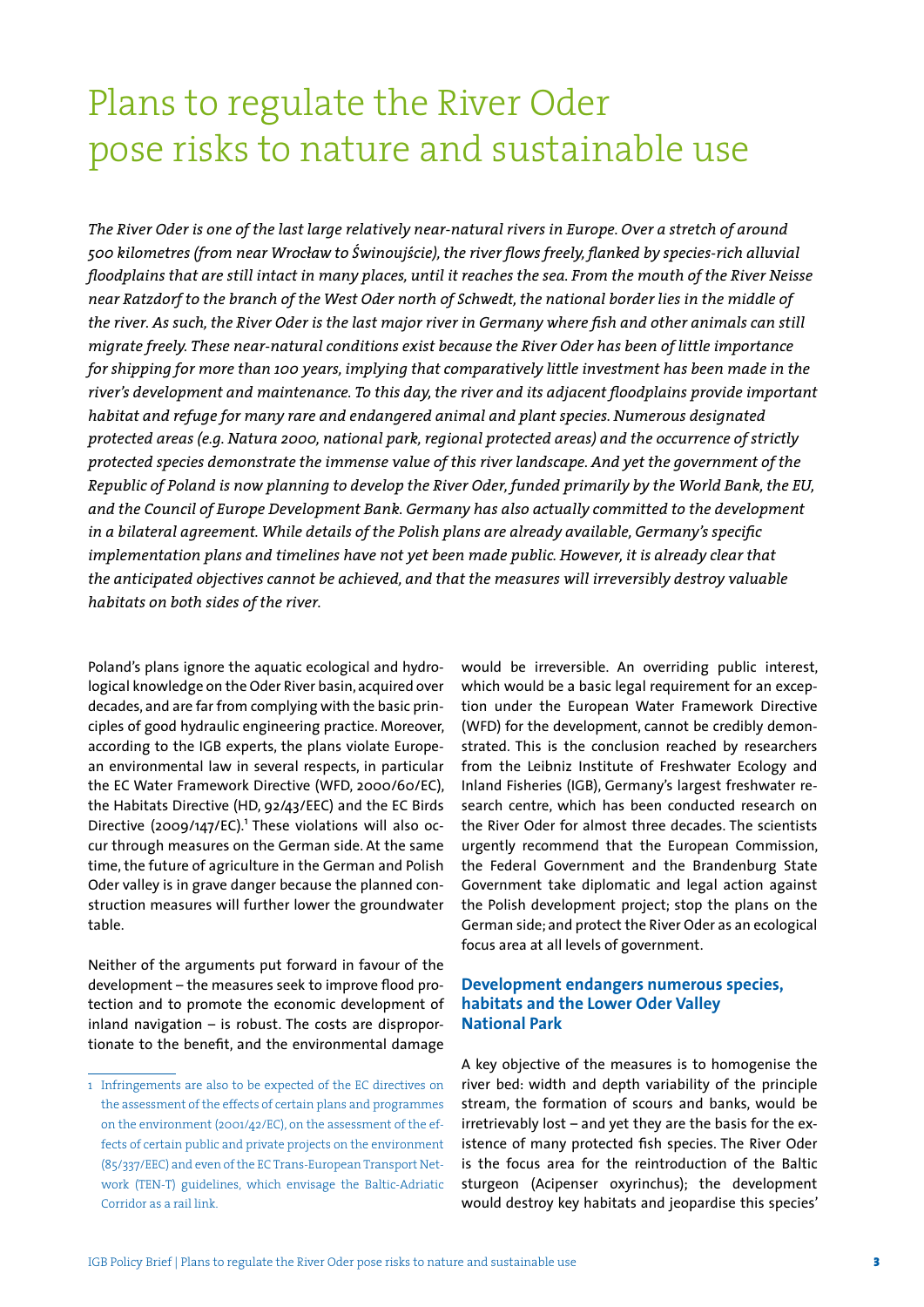conservation programme. The sustained efforts to reintroduce Atlantic salmon *(Salmo salar)* in Poland would also be thwarted – in 2020, returning spawners were recorded for the first time in the Drawa, a tributary of the River Oder. Germany's only stable population of migratory whitefish *(Coregonus maraena)* would also be critically endangered – and with it, most probably, the entire stock of this species in the Baltic Sea since the spawning habitats in the River Oder are crucial for this species. The only population of the Baltic Golden Loach *(Sabanejewia baltica)*, stabilised only recently following complex coherence measures, would probably be wiped out entirely. The burbot *(Lota lota)* population is of national importance and would also lose habitat and decline significantly as a result of the development. Large mussels and rare insects are predicted to suffer population collapse. The protected resources in Germany's only floodplain national park, the Lower Oder Valley National Park, are threatened by the development plans and the associated lowering of the groundwater table. In addition, the objectives of the Federal "Blue Belt Germany" programme, to environmentally upgrade secondary federal waterways would be at risk (Wolter 2018, 2019; Gessner 2019).

#### **Good professional practice is being ignored: rather than enhancing security, the development would increase the risk of flooding and drought**

The development plans fundamentally ignore decades of knowledge from the fields of freshwater ecology, (eco-)hydrology and hydraulic engineering. The central argument put forward to justify the measures is the supposed danger of flooding due to ice drift. This danger, it is said, can only be controlled by the use of larger icebreakers with a draught of 1.80 metres, for which the entire 153 kilometre stretch of the border Oder River would have to be developed. For the past 70 years, however, the existing icebreaker fleet has always succeeded in breaking the ice on the River Oder, whenever necessary. In addition, there is no scientific evidence that increased ice drift is to be expected on the River Oder in the future, necessitating larger icebreakers. On the contrary, the average number of ice days in the Oder region fell by 14.4 to 24.6 days between 1961 and 2018 (UBA 2020). Following this trend, the number of ice days after completion of the development measures would probably be less than ten per year. In the same vein, at no point during the planning process it was investigated whether any alternatives existed to the supposedly necessary deepening of the river by regulating it using standard groynes. This had already been neglected prior to the drafting of a "Concept for the regulation of the border Oder River" (BAW 2014), commissioned in 2011, and the 2015 agreement between the Federal Republic of Germany and the Republic of Poland on improving the situation on waterways in the border region (BGBL 2015).

A new analysis (Gerstgraser 2018) has disproved that the measures set out in the BAW concept would result in a deeper fairway. The development will not offer any improvement in terms of flood risk. At best, the measures will be flood-neutral in some sections, while increasing the risk of flooding in the sections where there are plans to extend and raise the existing groynes and upgrade the dykes on the Polish side. This means that the development will not reduce the risk of flooding, but increase it: in the event of extreme weather events, large volumes of water would flow very quickly in the even narrower river channel; peak flows would rise more quickly; and the reduced floodplain areas would no longer be able to buffer these flood peaks. To fundamentally eliminate potential flood hazards on the River Oder solely technical measures are not suitable. Ecological approaches such as dyke relocation would be much more efficient for this purpose.

Giving the river more space would also address the real problem of the River Oder and its floodplains – the problem of increasing water shortages and drought due to climate change. The region already has one of the lowest rainfall rates in Germany (DWD 2020), with an annual rainfall of less than 600 litres per square metre (600 millimetres). By comparison, this annual precipitation is less than the daily water consumption of five people in Germany, which is 125 litres per capita (BDEW 2020). There is therefore an urgent need to retain more water in the landscape to preserve the valuable ecosystems and to be able to continue using land for agriculture. Developing the river would have the exact opposite effect: a faster water flow, degradation of the river bed and the lowering of the water table would result in even faster drainage of the landscape. The droughts of recent years have already shown the effects to be expected: the available water resources, which are dwindling under climate change, will not even suffice to achieve the envisaged fairway depth of 1.80 metres. Already today, the lowest fairway depths are only approx. 50 centimetres for months (WSV 2020a).

#### **Transport figures show that the River Oder has no sustainable potential for inland navigation**

What is remarkable in the overall context of the ice breaking plans is that the deepening of the River Oder would result in its categorisation as a Class IV European inland waterway. This would enable access to more European funding for further development to promote inland navigation – without using the ice breaking as kind of pretext argument. And yet there is absolutely no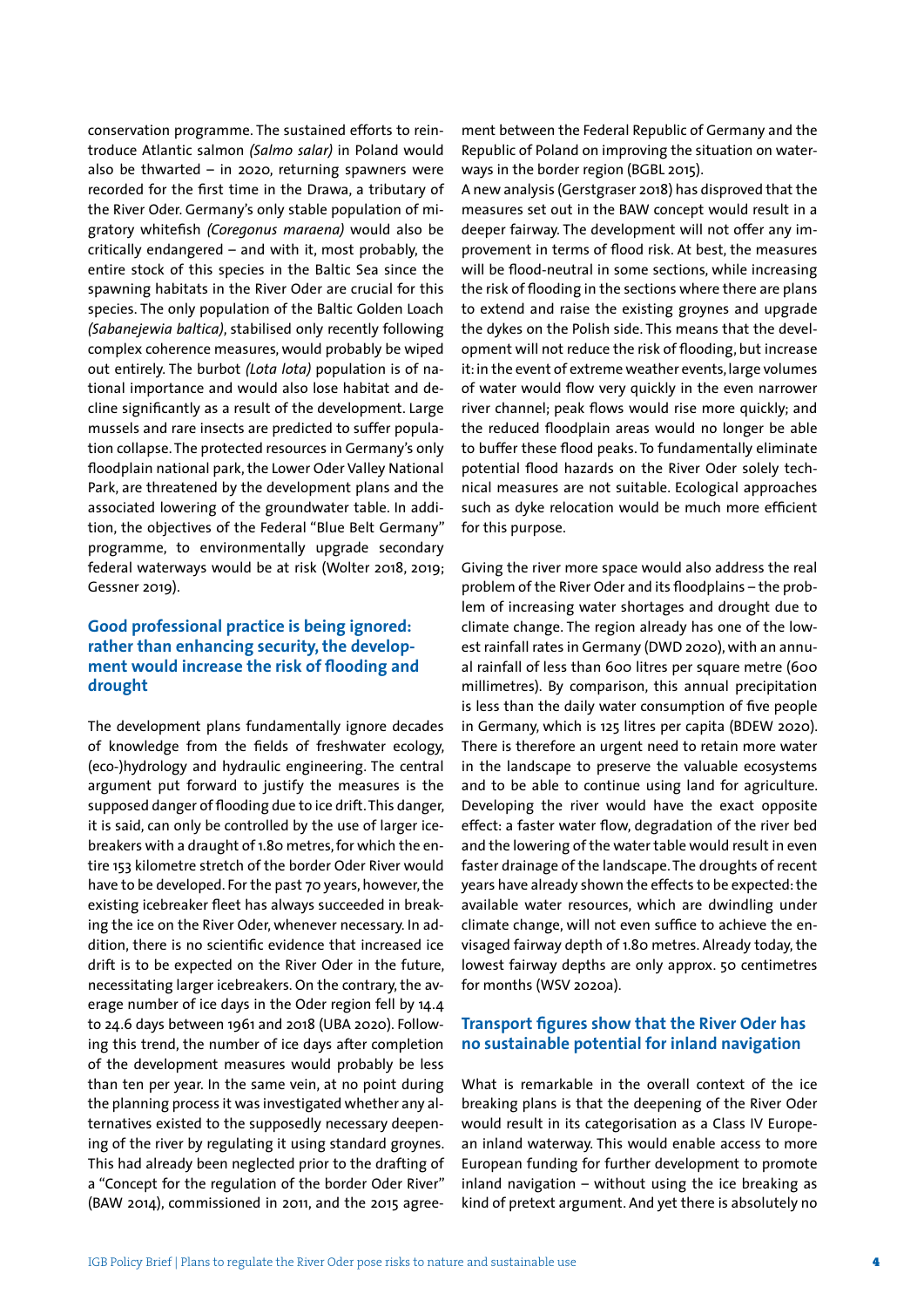sustainable potential for inland navigation on the River Oder, owing to its hydromorphology, ongoing climate change, and low traffic density. The added value is not economically feasible: the volume of traffic on the German side of the River Oder is so low (well under 250.000 tonnes) that the route is not shown separately in the traffic report of the Federal Waterways and Shipping Administration (WSV 2020b). In the catchment, goods are usually transported via the Hohensaaten-Friedrichsthaler waterway, and only a fraction via the River Oder. Taken together, the average total annual cargo handled in the ports of Eisenhüttenstadt and Schwedt came to only 246.500 tonnes in the period from 2009 to 2019 (Amt für Statistik Berlin-Brandenburg 2010-2020). Polish statistics on volumes transported by inland waterway on the Lower Oder River in Poland indicate an average of 1.37 million tonnes for the years 2010 to 2013. No upward trend was apparent in recent years either (Polish Central Statistical Office 2020). For comparison: in 2018, 11.5 million tonnes of goods were transported on the River Elbe, and 166 million tonnes on the River Rhine, excluding the West German Canal Network (WSV 2020b). The long-term effects of developing the Oder River channel will neither lead anywhere close to those levels in Poland nor in Germany.

#### **Environmental impact assessment with serious technical shortcomings and a tendentious conclusion**

As the IGB researchers found in their own expert reports (Gessner 2019; Wolter 2018, 2019), the environmental impact assessment (EIA) carried out prior to the Polish measures failed to meet the minimum technical quality standards – even after the necessary revision. The methodology applied and the data used are inadequate. Any effects on the German side of the River Oder were completely ignored; no transboundary EIA was carried out. In addition, the assessment focuses solely on the construction work, and neglects the long-term impact. The actual objective of regulating the river, and the associated river morphological and environmental impairments, such as the narrowing and monotonisation of the course of the river, with little width and depth vari-

ance, the entire removal of scours and banks, combined with the loss of valuable habitats, spawning grounds and habitats of numerous endangered species; these changes and the damage caused are not mentioned, nor are they assessed.

Overall, the EIA and its argumentation and evaluation must therefore be regarded as tendentious. A properly conducted EIA would conclude that, given the high ecological value of the River Oder and its floodplains, it would be impossible to even remotely offset the irreversible ecological damage caused by such a large development project, or to mitigate it by taking coherence measures. Furthermore, there is no robust demonstration that an overriding public interest – which is legally required under the WFD – justifies these measures. This can also be assumed to be the case with regard to plans on the German side, the specific implementation and timelines of which have not yet been made public.

#### **Conclusion**

The IGB researchers urgently recommend that the European Commission, the Federal Government and the Brandenburg State Government take diplomatic and legal action against the Polish development project; stop the plans on the German side; and argue for the protection of the River Oder as an ecological focus area at all levels of government. No overriding public or economic interests are identifiable that justify the planned measures. Some serious hydraulic engineering errors have been made over the past century and lessons were learned from them. These errors must not now be repeated on the River Oder. The effects of climate change, resulting in an increase in extreme events such as flooding and drought, should be mitigated by preserving and expanding floodplain retention areas along the River Oder that efficiently retain water in the landscape. In this way, nature conservation and the sustainable use of the river and its floodplains can be reconciled. Ultimately, the extremely low degree of target achievement in the implementation of the WFD, the HD and the national biodiversity strategy also emphasises that Germany can by no means afford to sacrifice further valuable ecosystems.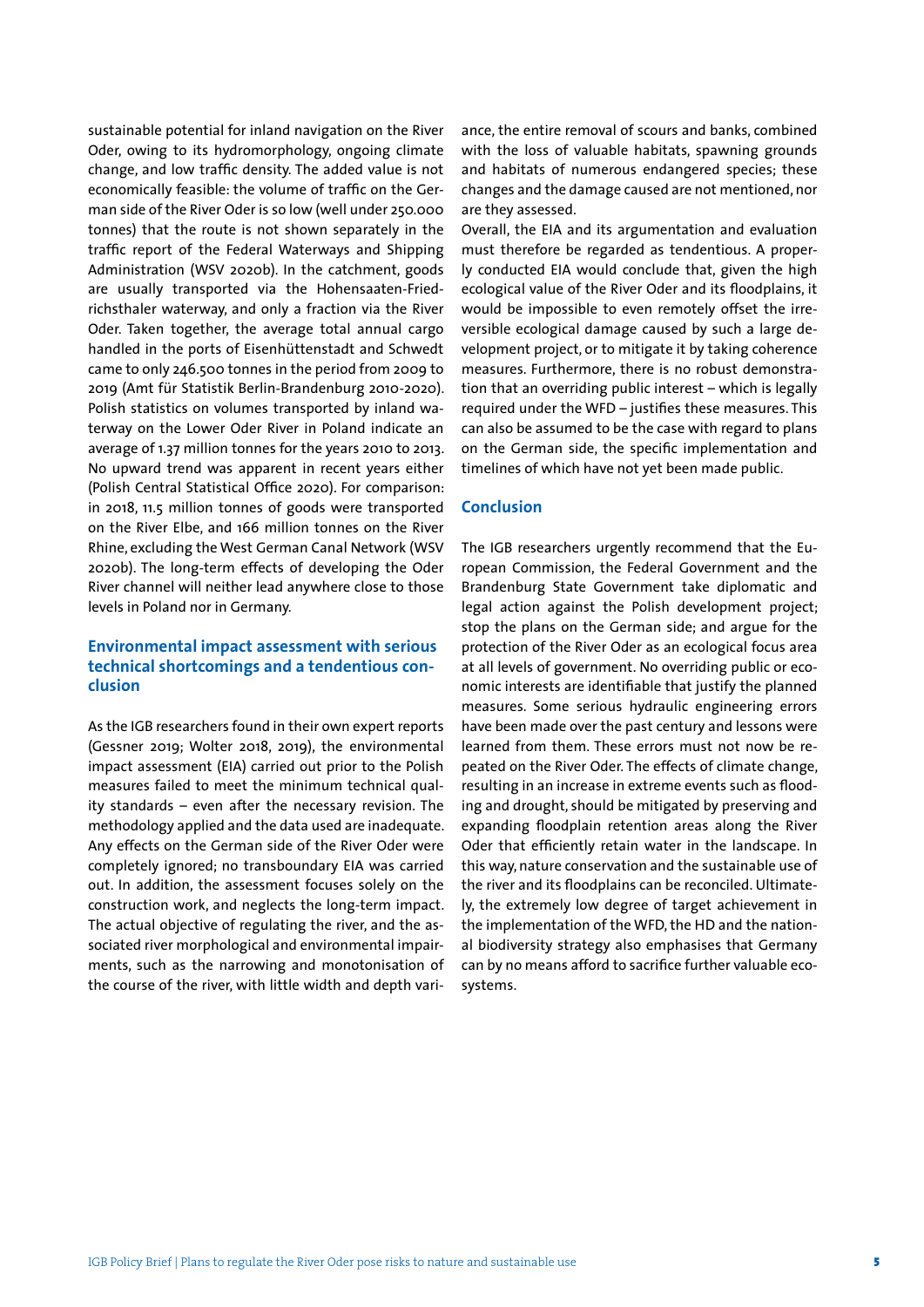#### **List of references**

Amt für Statistik Berlin-Brandenburg (2010-2020): Statistischer Bericht. Binnenschifffahrt im Land Brandenburg. 4. Vierteljahr 2009-2019. Amt für Statistik Berlin-Brandenburg (Ed.), Potsdam. Online: *[https://www.statistik-berlin-brandenburg.de/](https://www.statistik-berlin-brandenburg.de/publikationen/Stat_Berichte/2020/SB_H02-01-00_2019q04_BB.pdf) [publikationen/Stat\\_Berichte/2020/SB\\_H02-01-00\\_2019q04\\_BB.pdf](https://www.statistik-berlin-brandenburg.de/publikationen/Stat_Berichte/2020/SB_H02-01-00_2019q04_BB.pdf)* [8.12.2020]

BAW (2014): Aktualisierung der Stromregelungskonzeption für die Grenzoder. Gutachten im Auftrag der WSA Eberswalde, Karlsruhe. Online: *[https://www.wsa-oder-havel.wsv.de/Webs/](https://www.wsa-oder-havel.wsv.de/Webs/WSA/Oder-Havel/DE/Wasserstrassen/BauwerkeAnlagen/SRK_Grenzoder/BAW_Gutachten_lang_DE.pdf?__blob=publicationFile&v=1) [WSA/Oder-Havel/DE/Wasserstrassen/BauwerkeAnlagen/](https://www.wsa-oder-havel.wsv.de/Webs/WSA/Oder-Havel/DE/Wasserstrassen/BauwerkeAnlagen/SRK_Grenzoder/BAW_Gutachten_lang_DE.pdf?__blob=publicationFile&v=1) [SRK\\_Grenzoder/BAW\\_Gutachten\\_lang\\_DE.pdf?\\_\\_](https://www.wsa-oder-havel.wsv.de/Webs/WSA/Oder-Havel/DE/Wasserstrassen/BauwerkeAnlagen/SRK_Grenzoder/BAW_Gutachten_lang_DE.pdf?__blob=publicationFile&v=1) [blob=publicationFile&v=1](https://www.wsa-oder-havel.wsv.de/Webs/WSA/Oder-Havel/DE/Wasserstrassen/BauwerkeAnlagen/SRK_Grenzoder/BAW_Gutachten_lang_DE.pdf?__blob=publicationFile&v=1)* [8.12.2020]

BDEW (2020): Trinkwasserverwendung im Haushalt. Online: *[https://www.bdew.de/service/daten-und-grafiken/](https://www.bdew.de/service/daten-und-grafiken/trinkwasserverwendung-im-haushalt/) [trinkwasserverwendung-im-haushalt/](https://www.bdew.de/service/daten-und-grafiken/trinkwasserverwendung-im-haushalt/)* [09.11.2020]

BGBL (2015): Bekanntmachung des deutsch-polnischen Abkommens über die gemeinsame Verbesserung der Situation an den Wasserstraßen im deutsch-polnischen Grenzgebiet (Hochwasserschutz, Abfluss- und Schifffahrtsverhältnisse). Bundesgesetzblatt, Bonn. Online: *[http://www.bgbl.de/](http://www.bgbl.de/xaver/bgbl/start.xav?startbk=Bundesanzeiger_BGBl&jumpTo=bgbl215s0845b.pdf)  [xaver/bgbl/start.xav?startbk=Bundesanzeiger\\_](http://www.bgbl.de/xaver/bgbl/start.xav?startbk=Bundesanzeiger_BGBl&jumpTo=bgbl215s0845b.pdf) [BGBl&jumpTo=bgbl215s0845b.pdf](http://www.bgbl.de/xaver/bgbl/start.xav?startbk=Bundesanzeiger_BGBl&jumpTo=bgbl215s0845b.pdf)* [27.11.2020]

DWD (2020): Zeitreihen und Trends. Online: *[https://www.dwd.de/DE/leistungen/zeitreihen/](https://www.dwd.de/DE/leistungen/zeitreihen/zeitreihen.html?nn=344886) [zeitreihen.html?nn=344886](https://www.dwd.de/DE/leistungen/zeitreihen/zeitreihen.html?nn=344886)* [09.11.2020]

Gerstgraser (2018): Wirksamkeit des geplanten Flutpolders Miedrzyodrze und der Stromregelungskonzeption für den Hochwasserschutz der Oder. Gutachten im Auftrag des Deutschen Naturschutzrings, Cottbus. Online: *[https://www.dnr.de/fileadmin/Positionen/2018\\_06\\_20\\_](https://www.dnr.de/fileadmin/Positionen/2018_06_20_Oderprojekt_Bericht_Gerstgraser_final.pdf) [Oderprojekt\\_Bericht\\_Gerstgraser\\_final.pdf](https://www.dnr.de/fileadmin/Positionen/2018_06_20_Oderprojekt_Bericht_Gerstgraser_final.pdf)* [08.12.2020]

Gessner (2019): Stellungnahme zu den von der Republik Polen vorgestellten Unterlagen zur grenzüberschreitenden Umweltverträglichkeitsprüfung. Ausbau der Grenzoder in Polen: Projekt "1B.2 Etappe I und Etappe II Modernisierungsarbeiten am Grenzfluss Oder im Rahmen des Projektes des Hochwasserschutzes im Zuflussgebiet von Oder und Weichsel". Fachgutachterliche Stellungnahme im Auftrag des Landesfischereiverbandes Brandenburg/Berlin e.V., Werder (Havel). Online: *https:/[/www.igb-berlin.de/sites/default/files/](https://www.igb-berlin.de/sites/default/files/media-files/download-files/gutachten_oder_igb_2019_jg.pdf) [media-files/download-files/gutachten\\_oder\\_igb\\_2019\\_jg.pdf](https://www.igb-berlin.de/sites/default/files/media-files/download-files/gutachten_oder_igb_2019_jg.pdf)* [8.12.2020]

Polish Central Statistical Office (2020): Inland waterways transport in Poland in 2019. Online: *[https://stat.gov.pl/obszary](https://stat.gov.pl/obszary-tematyczne/transport-i-lacznosc/transport/transport-wodny-srodladowy-w-polsce-w-2019-roku,4,10.html)[tematyczne/transport-i-lacznosc/transport/transport-wodny](https://stat.gov.pl/obszary-tematyczne/transport-i-lacznosc/transport/transport-wodny-srodladowy-w-polsce-w-2019-roku,4,10.html)[srodladowy-w-polsce-w-2019-roku,4,10.html](https://stat.gov.pl/obszary-tematyczne/transport-i-lacznosc/transport/transport-wodny-srodladowy-w-polsce-w-2019-roku,4,10.html)* [3.11.2020]

UBA (2020): Anpassung an den Klimawandel: Die Zukunft im Tourismus gestalten. Umweltbundesamt (UBA) & Bundesministerium für Umwelt, Naturschutz und nukleare Sicherheit (BMU) Ed., Dessau-Roßlau & Berlin. Online: *[https://www.umweltbundesamt.de/sites/default/files/](https://www.umweltbundesamt.de/sites/default/files/medien/376/publikationen/anpassung_an_den_klimawandel_die_zukunft_im_tourismus_gestalten_barrierefrei.pdf) [medien/376/publikationen/anpassung\\_an\\_den\\_klimawandel\\_](https://www.umweltbundesamt.de/sites/default/files/medien/376/publikationen/anpassung_an_den_klimawandel_die_zukunft_im_tourismus_gestalten_barrierefrei.pdf) [die\\_zukunft\\_im\\_tourismus\\_gestalten\\_barrierefrei.pdf](https://www.umweltbundesamt.de/sites/default/files/medien/376/publikationen/anpassung_an_den_klimawandel_die_zukunft_im_tourismus_gestalten_barrierefrei.pdf)* [8.12.2020]

Wolter (2018): Stellungnahme zu den Unterlagen in deutscher Sprache im Rahmen des Beteiligungsverfahrens zu den grenzüberschreitenden Umweltauswirkungen des geplanten Projekts mit dem Titel "1B.2 Stufe I und Stufe II Modernisierungsarbeiten an der Grenzoder als Teil des Hochwasserschutzprojekts im Einzugsgebiet der Oder und der Weichsel". Gutachten im Auftrag des Deutschen Naturschutzrings, Berlin. Online: *https:/[/www.igb-berlin.de/](https://www.igb-berlin.de/sites/default/files/media-files/download-files/gutachten_oder_igb_2018_cw.pdf) [sites/default/files/media-files/download-files/gutachten\\_oder\\_](https://www.igb-berlin.de/sites/default/files/media-files/download-files/gutachten_oder_igb_2018_cw.pdf) [igb\\_2018\\_cw.pdf](https://www.igb-berlin.de/sites/default/files/media-files/download-files/gutachten_oder_igb_2018_cw.pdf)* [8.12.2020]

Wolter (2019): Zusammenfassende Stellungnahme zu den zu den von der Republik Polen vorgelegten Unterlagen in deutscher Sprache zur grenzüberschreitenden Umweltverträglichkeitsprüfung. Gutachten im Auftrag des Deutschen Naturschutzrings, Berlin. Online: *[https://www.igb-berlin.de/sites/default/files/media-files/](https://www.igb-berlin.de/sites/default/files/media-files/download-files/gutachten_oder_igb_2019_cw.pdf)*

*[download-files/gutachten\\_oder\\_igb\\_2019\\_cw.pdf](https://www.igb-berlin.de/sites/default/files/media-files/download-files/gutachten_oder_igb_2019_cw.pdf)* [8.12.2020]

WSV (2020a): Fahrrinnen- und Tauchtiefen zwischen Elbe und Oder. Online: *[https://www.elwis.de/DE/dynamisch/](https://www.elwis.de/DE/dynamisch/gewaesserkunde/f_t/) [gewaesserkunde/f\\_t/](https://www.elwis.de/DE/dynamisch/gewaesserkunde/f_t/)* [10.11.2020]

WSV (2020b): Wasserstraßen- und Schifffahrtsverwaltung des Bundes (Ed.) (2020): Verkehrsbericht 2018. Wasserstraßen- und Schifffahrtsverwaltung des Bundes, Bonn. Online: *[https://www.gdws.wsv.bund.de/SharedDocs/](https://www.gdws.wsv.bund.de/SharedDocs/Downloads/DE/Verkehrsberichte/Verkehrsbericht_2018.pdf?__blob=publicationFile&v=3) [Downloads/DE/Verkehrsberichte/Verkehrsbericht\\_2018.pdf?\\_\\_](https://www.gdws.wsv.bund.de/SharedDocs/Downloads/DE/Verkehrsberichte/Verkehrsbericht_2018.pdf?__blob=publicationFile&v=3) [blob=publicationFile&v=3](https://www.gdws.wsv.bund.de/SharedDocs/Downloads/DE/Verkehrsberichte/Verkehrsbericht_2018.pdf?__blob=publicationFile&v=3)* [8.12.2020]